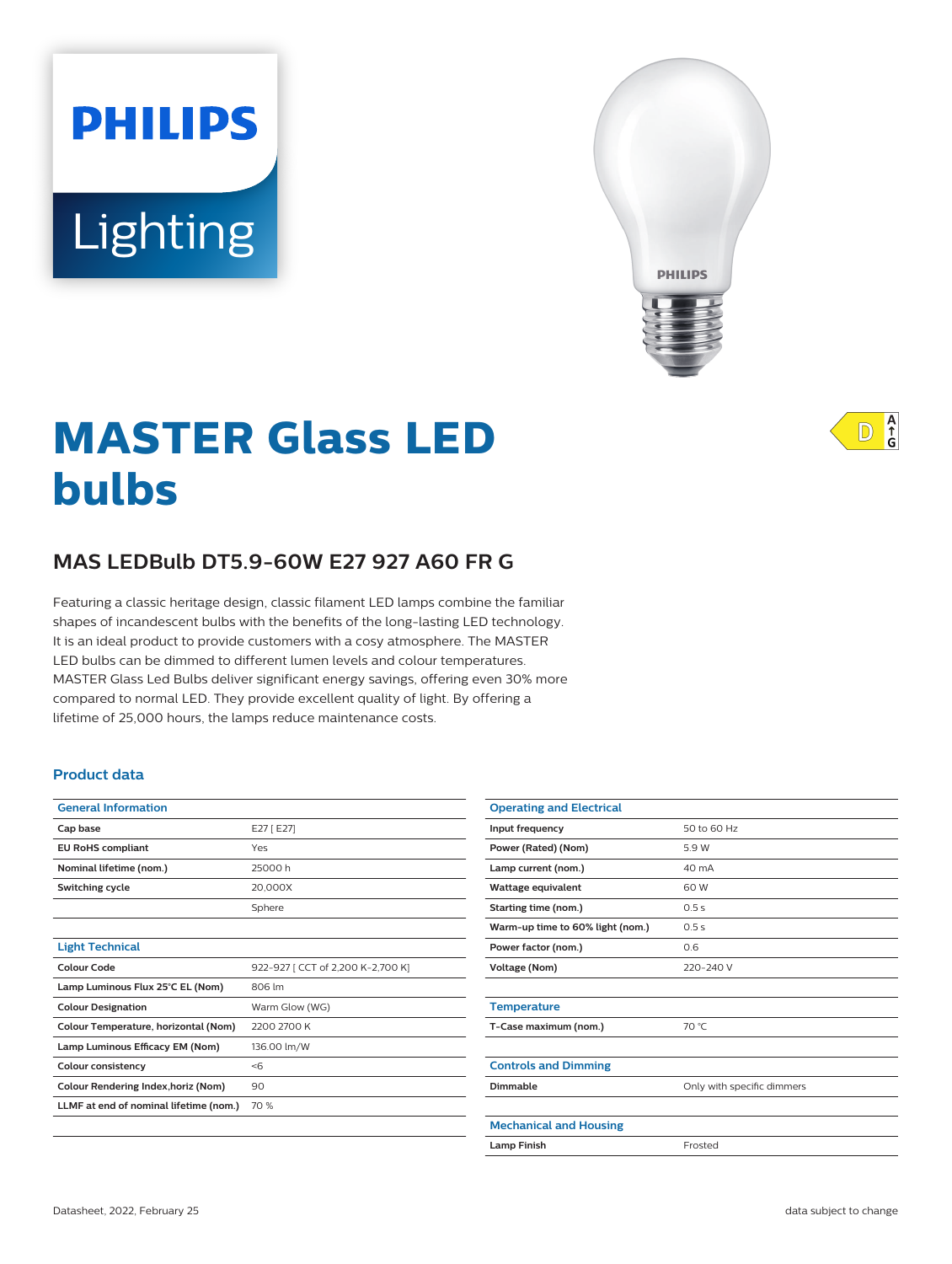#### **MASTER Glass LED bulbs**

| <b>Bulb shape</b>                  | A60 [ A 60mm]   |  |
|------------------------------------|-----------------|--|
|                                    |                 |  |
| <b>Approval and Application</b>    |                 |  |
| <b>Energy Efficiency Class</b>     | D               |  |
| Energy consumption kWh/1,000 hours | 6 kWh           |  |
|                                    | 453247          |  |
|                                    |                 |  |
| <b>Product Data</b>                |                 |  |
| Full product code                  | 871951432475600 |  |
|                                    |                 |  |

| MAS LEDBulb DT5.9-60W E27 927 A60 FR G |
|----------------------------------------|
| 8719514324756                          |
| 929003010402                           |
|                                        |
| 10                                     |
| 929003010402                           |
| 0.030 kg                               |
|                                        |

#### **Dimensional drawing**



| Product                                |                 |                  |
|----------------------------------------|-----------------|------------------|
| MAS LEDBulb DT5.9-60W E27 927 A60 FR G | $60 \text{ mm}$ | $104 \text{ mm}$ |

**MAS LEDBulb DT5.9-60W E27 927 A60 FR G**

#### **Photometric data**



**LEDbulb MAS SLR 5,9W A60 E27 927 CL-POC**

| 1 x 800 lm<br>USA degree<br><b>Australian Barrett</b><br>A-Mar<br><b>CATACUTY</b><br>--<br>$\overline{\phantom{1}}$<br><b>B</b> COLLEGE<br><b>Service</b><br>--<br><b>STATISTICS</b><br><b><i><u>SALES CONTROL</u></i></b><br>$\sim$<br>z<br>٠<br>÷<br><b>Limiteres Tube</b><br>University future subs<br><b>Id</b><br><b><i><u>Indian model</u></i></b><br>÷<br>------<br><b>William</b><br><b>Williams</b> 18<br>≂<br>Officers Institute<br>a a<br>$\sim$ $\sim$ $\sim$<br>пı<br>---<br><b>HAMBARD</b><br>14<br>я<br>÷<br>÷<br>÷<br>$-$ |   | 1 x 1200030104 3200-32006 5 FW |
|-------------------------------------------------------------------------------------------------------------------------------------------------------------------------------------------------------------------------------------------------------------------------------------------------------------------------------------------------------------------------------------------------------------------------------------------------------------------------------------------------------------------------------------------|---|--------------------------------|
|                                                                                                                                                                                                                                                                                                                                                                                                                                                                                                                                           |   |                                |
|                                                                                                                                                                                                                                                                                                                                                                                                                                                                                                                                           |   |                                |
| <b>Softe books</b>                                                                                                                                                                                                                                                                                                                                                                                                                                                                                                                        | ٠ |                                |

**LEDbulb MAS SLR 5,9W A60 E27 927 FR-GUL**